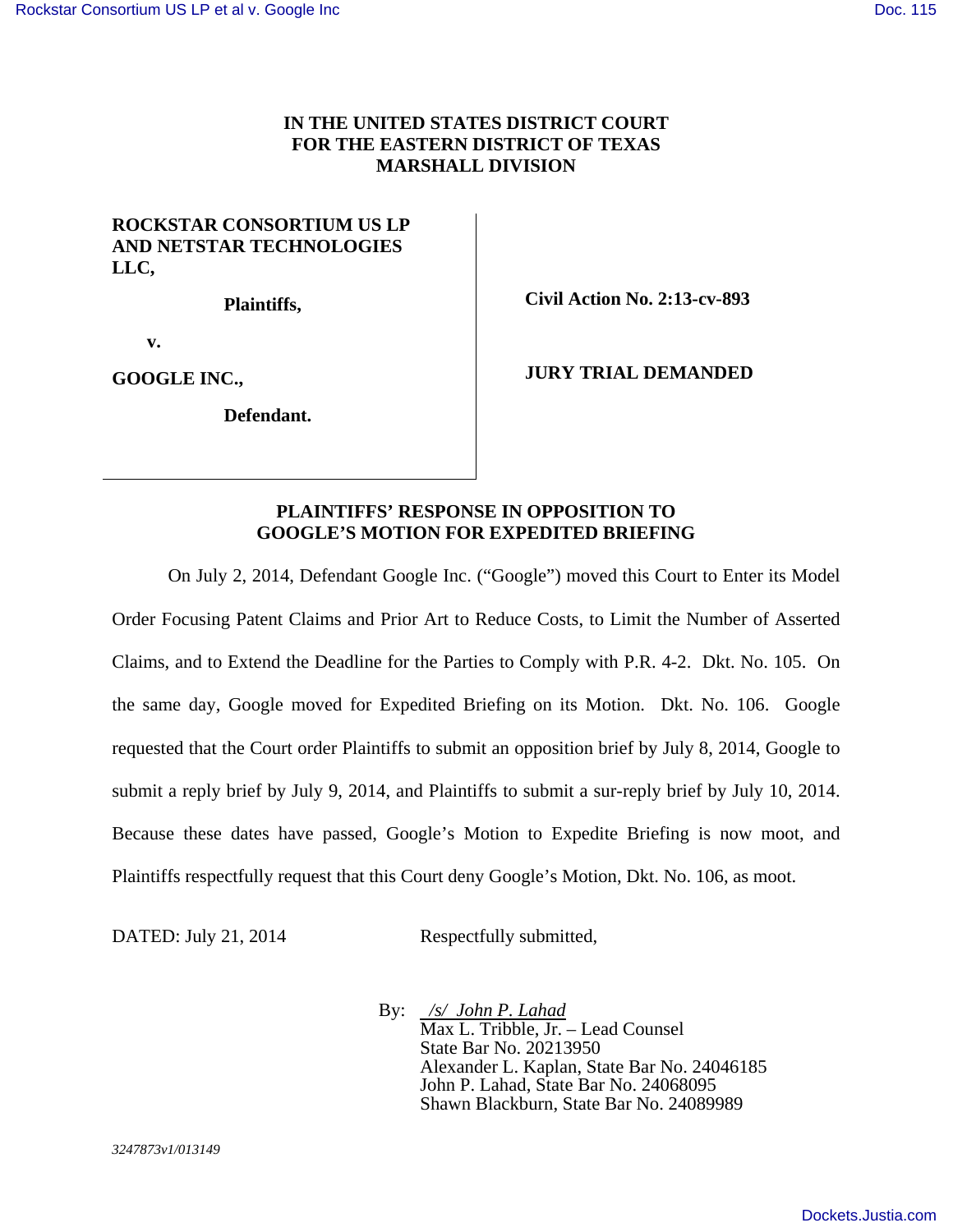#### **SUSMAN GODFREY L.L.P.**

1000 Louisiana Street, Suite 5100 Houston, Texas 77002 Telephone: (713) 651-9366 Facsimile: (713) 654-6666 mtribble@susmangodfrey.com akaplan@susmangodfrey.com jlahad@susmangodfrey.com sblackburn@susmangodfrey.com

Justin A. Nelson, State Bar No. 24034766 Parker C. Folse, III, WA State Bar No. 24895 Kristin Malone, WA State Bar No. 46251 **SUSMAN GODFREY L.L.P.**  1201 Third Ave, Suite 3800 Seattle, Washington 98101 Telephone: (206) 516-3880 Facsimile: (206) 516-3883 jnelson@susmangodfrey.com<br>pfolse@susmangodfrey.com kmalone@susmangodfrey.com

# Amanda K. Bonn, CA State Bar No. 270891 **SUSMAN GODFREY L.L.P.**

1901 Avenue of the Stars, Suite 950 Los Angeles, CA 90067-6029 Telephone: (310) 789-3100 Facsimile: (310) 789-3150 abonn@susmangodfrey.com

T. John Ward, Jr., State Bar No. 00794818 Claire Abernathy Henry, State Bar No. 24053063 **WARD & SMITH LAW FIRM**  P.O. Box 1231 Longview, TX 75606-1231 Telephone: (903) 757-6400 Facsimile: (903) 757-2323 jw@wsfirm.com claire@wsfirm.com